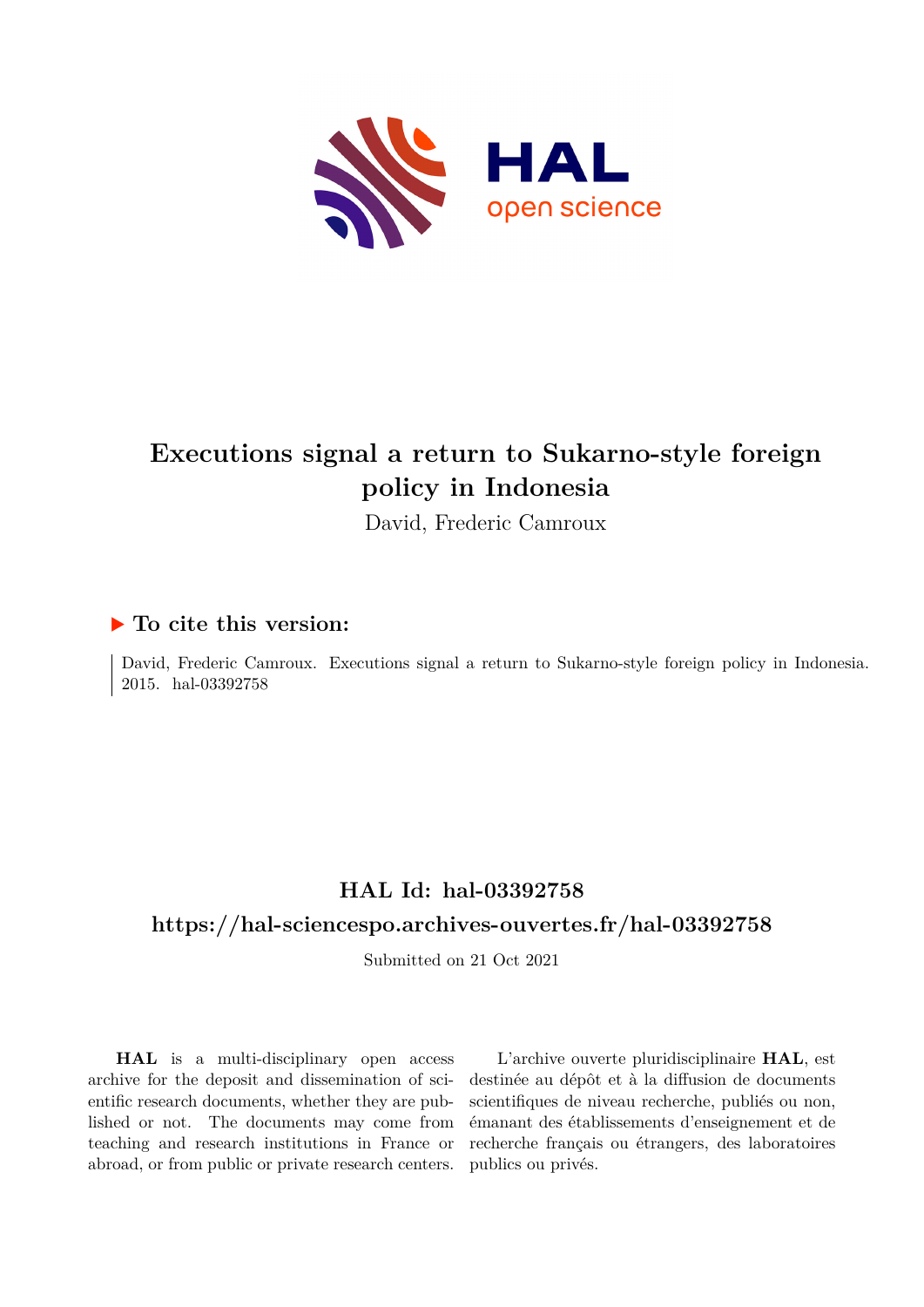Source : [http://www.eastasiaforum.org/2015/05/12/executions-signal-a-return-to-sukarno](http://www.eastasiaforum.org/2015/05/12/executions-signal-a-return-to-sukarno-era-foreign-policy-in-indonesia/)[era-foreign-policy-in-indonesia/](http://www.eastasiaforum.org/2015/05/12/executions-signal-a-return-to-sukarno-era-foreign-policy-in-indonesia/)

-------------------

Publié le 12.05.2015

# EASTASIAFORUM

ECONOMICS, POLITICS AND PUBLIC POLICY IN EAST ASIA AND THE PACIFIC

## **Executions signal a return to Sukarnostyle foreign policy in Indonesia**

David Camroux

On 29 April Indonesia executed seven foreigners and one Indonesian for drug offences. The refusal of President Joko Widodo (Jokowi) to offer clemency despite pleas from foreign leaders has been analysed in a number of ways. Most have interpreted Jokowi's decision as that of a contested head of state in a fragile democracy heeding public opinion, which seems to overwhelmingly (86 per cent [in a recent poll\)](http://www.newrepublic.com/article/121692/indonesia-executes-bali-nine-duo-despite-australian-outcry) support the death penalty for drug trafficking. But was his decision instead a deliberate act of public diplomacy, designed to send signals to those missing the Sukarno era?

Some background is important. Jokowi is the first Indonesian president not to be drawn from either the civil and military elite or the oligarchies that came to the fore during Suharto's New Order from 1967 to 1998. As the former mayor of Solo and governor of Jakarta, Jokowi epitomises a new generation of politicians who are a product of decentralisation and have strong local roots. During the presidential election campaign, Jokowi's opponent Prabowo Subianto, a cashiered former general, attacked Jokowi as being merely 'a little boy from the kampongs', not the strong martial leader that Indonesia ostensibly needs. Jokowi's intransigence on the executions issue has been interpreted as an effort to belie this accusation. As Jokowi lacks a majority in the Indonesian parliament, he has had to govern by developing ad hoc coalitions to effectively advance his reform agenda.

Yet Jokowi's actions cannot be understood without reference to the wider context of Indonesia's foreign relations. Jokowi's foreign policy represents a return to the guided democracy period of Indonesia's founding president, Sukarno. Certainly the 'boy from the kampongs' has a very different persona from the aristocratic Sukarno, yet both their direct charismatic appeal to the masses and their political philosophies have common features. Both view the international stage as being, above all, a means of advancing their domestic agenda. Former president Susilo Bambang Yudhoyono issued a moratorium on the use of the death penalty. This showed he understood that demonstrating the emerging power of the